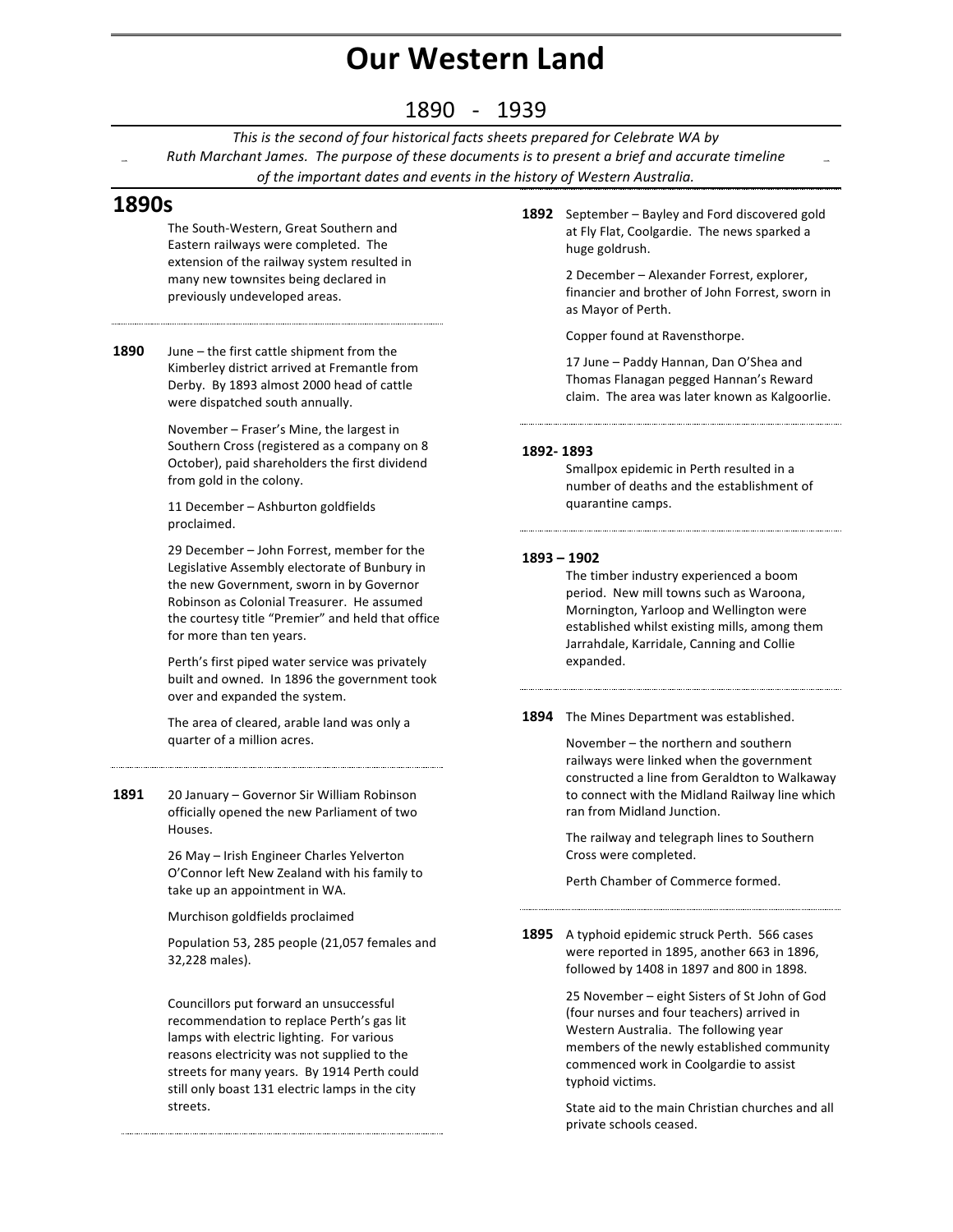### 1890 - 1939

Mining Act of 1895 introduced the dual title gold mining system. This allowed prospectors to search for surface gold on land already being worked at depth. The dual title was later abolished by Parliament and by 1900 alluvial mining was on the wane.

The popular Palace Hotel, built in Perth by John de Baun at a cost of 64,000 pounds, reflected the gold boom years.

Two large department stores, Boan Brothers and Foy & Gibson, opened their doors. These stores became major landmarks and served the public for many years.

A regular ferry service run by the Melville Park Estate Company commenced between Melville, Applecross, Canning Bridge and Perth.

**1896** 1 January – Kalgoorlie linked by rail to the port at Fremantle.

> Prominent citizen Charles Harper, founded the Guildford Grammar School when he commenced a private school primarily for the education of his own children.

First cinematographic film shown in Perth at the Cremorne Theatre.

A channel was dredged between the Barrack Street jetty in Perth and Mends Street in South Perth. The following year a ferry service was introduced with paddle steamers - the *Duchess, Empress* and *Countess*. In 1904 the *Valkyrie*, the first of many launches in the Valseries, plied between Barrack and Coode **Streets** 

Salt and freshwater baths, featuring distinctive onion-shaped domes were built on the Perth Esplanade. The buildings were dismantled after World War 1.

Bunbury harbour works commenced.

Construction of Mundaring Weir on the Helena River was sanctioned by Parliament.

By the end of 1896 goldmining companies floated for the WA goldfields numbered 780. The fabulous Golden Mile, a small area measuring about two miles long by half a mile wide, was soon recognized as the richest square mile of goldbearing country in the world.

1 December - the Government took over the railway line between Albany and Beverley (opened 1 June 1889) from the Western Australian Land Company.

**1897** 17 April – the Perth Roads Board entered into an agreement with Charles Preston Dickson to construct tramway tracks within the city boundaries. The rights were later transferred to an English company.

> 4 May – SS Sultan, steered by Lady Forrest, became the first steamer to enter the new Fremantle Harbour.

Sunday Times produced its first issue.

Original wing of the Ministering Children's League Convalescent Home (now Wearne Hostel for the Aged) opened in the seaside suburb of Cottesloe. The first patients admitted were men from the goldfields convalescing after typhoid.

**1898** Perth had its first view of a motor car. October - Perth Zoological Gardens in South Perth opened to the public.

Collie was in a position to supply coal for the entire State railway system.

15 March – members of the Police Force in Western Australia were issued with numbers for the first time. These were designed to be worn on the front of the cap of all noncommissioned officers. In 1903 registered numbers were transferred from caps to the collar of the uniform.

April – excavation work commended at Mundaring Weir.

#### **1989 – 1900**

Between these years explorer F.H. Hann discovered five new pastoral areas in the Kimberleys.

1899 30 January - Perth Electric Tramways Ltd commenced construction of the first tramway from the Car Barn in Hay Street, East Perth to Thomas Street, West Perth. A spur line was extended along Colin Street and the first trial, watched by cheering crowds along the route, took place on 28 September 1899. The service which was taken over by the State Government in May 1912 ceased in 1958.

> Education was made free at all Government schools.

The Royal Mint opened in Perth.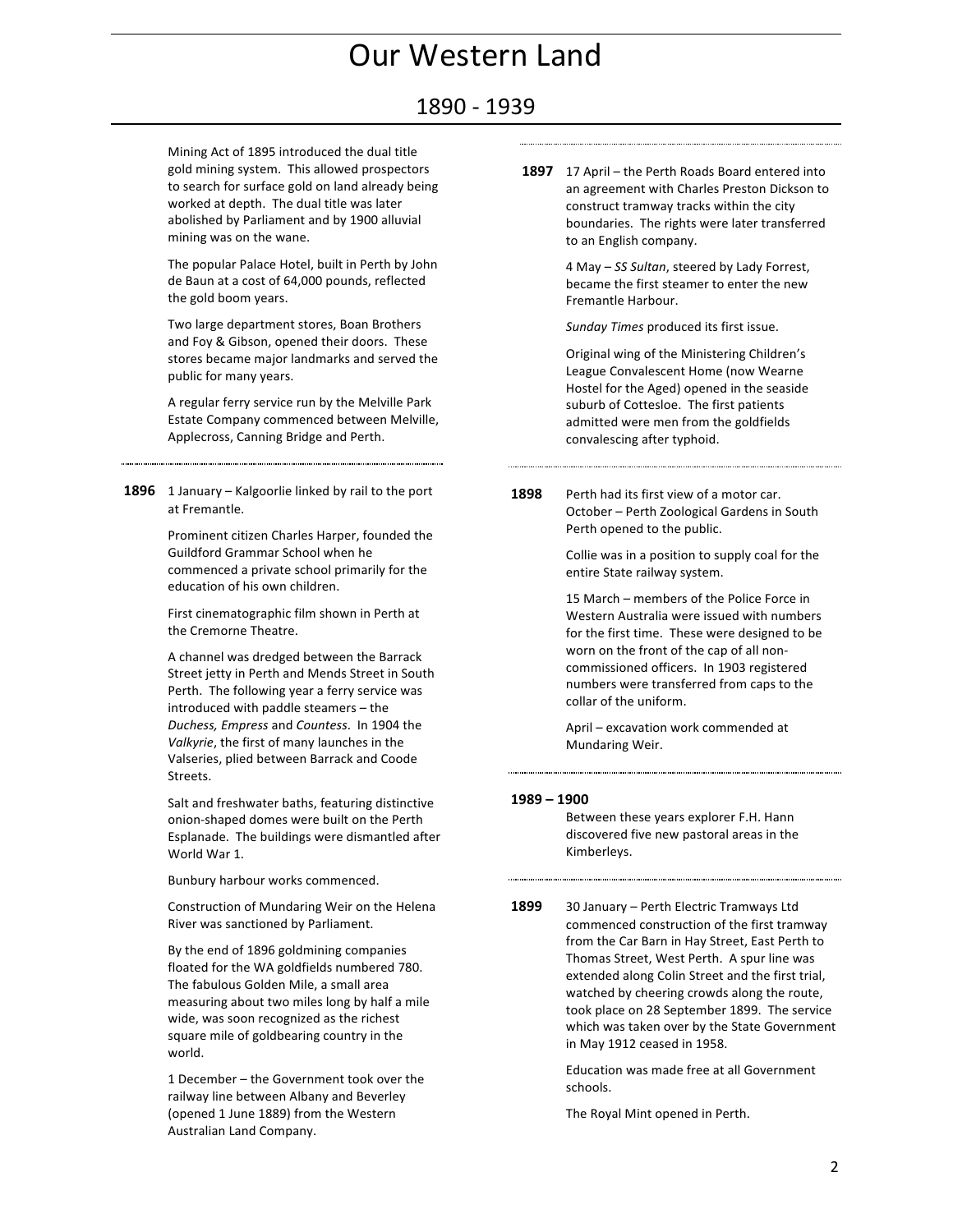### 1890 - 1939

2 April – a bitter five week strike over wages and hours ended on the Fremantle waterfront between ship owners and employers.

Daisy Bates, champion of Aborigines and a keen student of their languages and tribal customs, commenced her North-West tour.

17 August - Bill was passed for the extension of the suffrage to women.

7 September – first volunteers left Albany to serve in the Boer War.

By 1899 the annual value of gold production had reached 12.4 million pounds.

#### **1900**

Parliament legalised trade unions and to ensure industrial peace, set up an Arbitration Court.

22 March – Premier Sir John Forrest and Lady Forrest officially opened the new Deaf School in Mosman Park. Editor of the *Kalgoorlie Miner*, J.W. Kirwan, promoted the Secessionist movement by leading a reform committee set up in London. For a time it seemed likely that the Eastern Goldfields could become a breakaway colony.

June- reluctant to surrender independence by joining the Federation, Western Australia held a referendum. The result was 44,800 votes in favour of Federation and 19,691 votes against.

**1901** 1 January – the official announcement that Western Australia had became a State within the Commonwealth of Australia was made before a large crowd on the Esplanade. Sir John Forrest elected to Federal Parliament. 31 March – census recorded a State population of 184,124 persons.

> 20 June - Alexander Forrest explorer and former mayor of Perth died. On 28 August 1903 his statue was unveiled by the Premier of the day, the Hon. Walter James.

> October – an English company completed a submarine cable linking Perth with South Africa and London.

**1902** 10 March – Charles Yelverton O'Connor the man responsible for the Fremantle Harbour scheme and the extensive pipeline designed to carry water from Mundaring Weir to the goldfields, took his own life near Robb Jetty.

> $31$  July – the foundation stone of the first stage of Parliament House was laid. The works were completed in time for the Sessions which began on 28 July, 1904.

**1903** 25 January – Sir John Forrest officially opened the Goldfields Water Scheme at Coolgardie. Later that same day the Premier turned on the water at Kalgoorlie.

> Annual gold production in 1903 was more than 2,000,000 ounces.

To replace an original level crossing the Horseshoe Bridge was built in Perth to carry increased traffic over the railway line.

**1904** WA's sheep population reached 2,800,000. Thomas George Anstruther Molloy built His Majesty's Theatre and Hotel on the corner of Hay and King Streets and a cost of 46,000 pounds.

- **1905** A tram service commenced operation in Fremantle. The service ceased in 1952.
- **1906** First sewerage system was introduced to Perth. Children's Protection Society set up in Western Australia to alleviate child abuse.

The construction of a popular English type pier with central rotunda commenced at Cottesloe.

#### **1906 – 1909**

Alfred Canning surveyed a possible stock route from the Kimberleys to Wiluna.

**1907** Fremantle Railway Station opened. The original building was situated west of the present site with an entrance at the end of Mouatt Street.

> Land tax and graduated income tax was introduced (State).

The start of continuous export of wheat from Western Australia.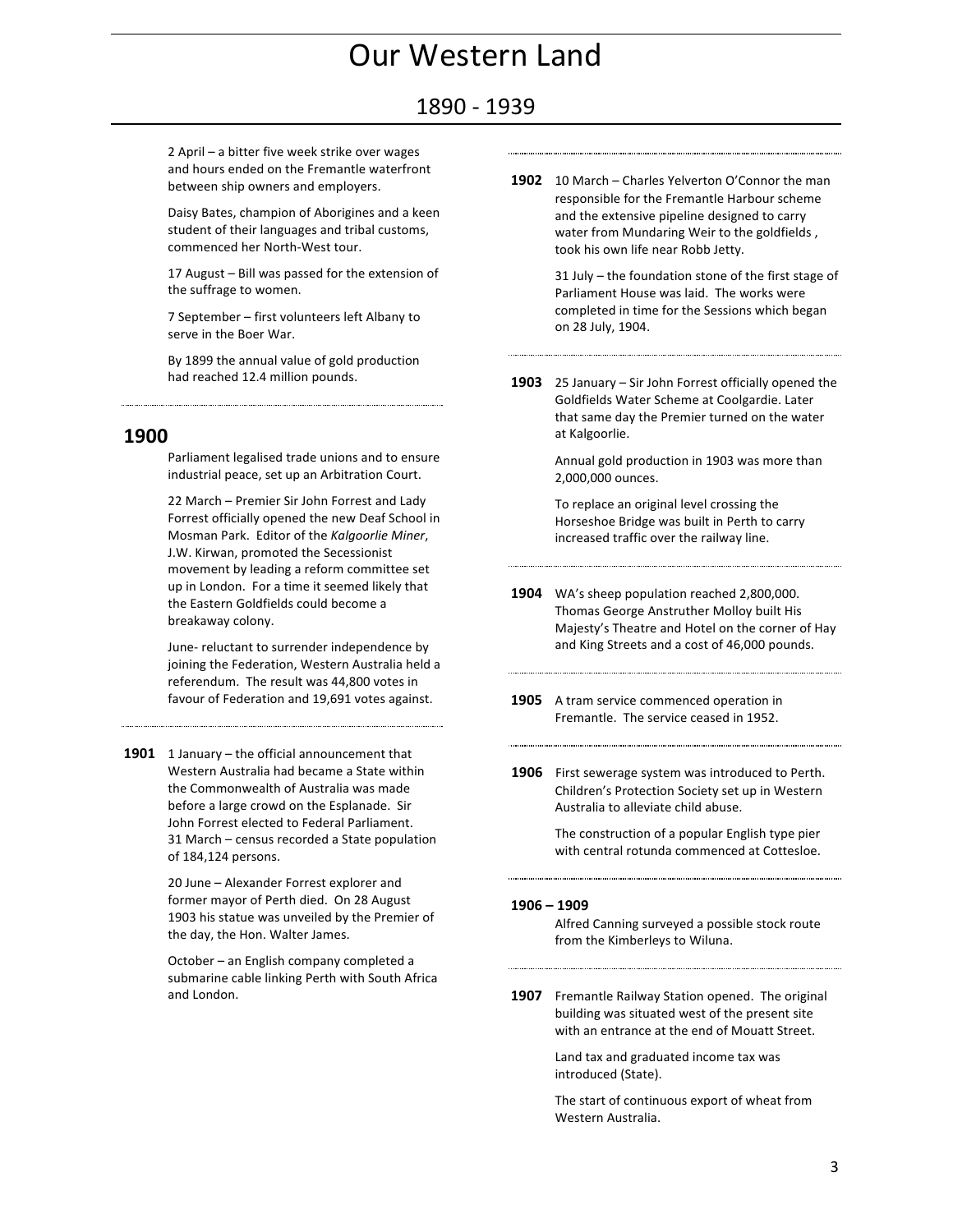### 1890 - 1939

**1908** The outer rabbit proof fence, surveyed by A.W. Canning completed. The fence stretched 1,140 miles (1834 km) from Port Hedland in the north to Hopetoun in the south.

> Under the command of Admiral Sperry the United States' Great White Fleet of 16 vessels, made up of battleships, cruisers and destroyers and manned by a complement of more than 12,000 officers and men, visited Albany as part of a world goodwill tour.

- **1909** Cattle used the Canning Stock Route for the first time.
- **1910** Kimberley district experienced a disastrous drought which continued until 1914.
- **1911** An Act of Parliament established the University of Western Australia. In May 1913 the first undergraduate students enrolled in a temporary building in Perth.

The first aeroplane flight took place in Perth when Joseph Hammond, from the British and Colonial Aeroplane Company, demonstrated a light bi-plane at the Belmont racecourse.

Newspaper man and benefactor, J. Winthrop Hackett, made a Knight Bachelor in recognition of his public services. Three years prior to his death in February 1916 he was awarded a KCMG. In 1926 the University of Western Australia received a legacy from his estate of 425,000 pounds and the Anglican Church an amount of 138,000 pounds.

**1912** Broome recognised as the pearling centre of Australia. Pearling was the 5<sup>th</sup> largest exporting industry in the State. At its peak (1912-1913) there were 1000 luggers and 3000 men of different nationalities at Broome.

State Shipping Service commenced operations.

Kinsley Fairbridge founded Fairbridge Farm for underprivileged youngsters at Pinjarra.

**1913** Commonwealth Bank of Australia opened for general business in St George's Terrace.

**1914** 4 August – Declaration of World War 1 meant that for the first time Australia entered a major war.

> 17 August - the first volunteers to enlist commenced training at Blackboy Camp near Greenmount.

2 November – first WA Trained troops for the Great War embarked on the transports Ascanius and *Medic* at Albany. The two vessels were part of a convoy of 44 troopships and escorts carrying members of the Australian and New Zealand Army Corps. The men were given further training in Egypt before sailing for Gallipoli. Approximately 10% of the State's population volunteered to serve. Some 6000 died and 12,000 were wounded.

With the outbreak of war many timber mills closed and did not re-open until after the cessation of hostilities.

Immigration, which had been highly successful before the way, remained at a standstill during the war years.

Country Party formed in Western Australia to represent the Wheatbelt regions.

Popular swimming baths opened on the river at Crawley.

**1916** State branch of the Girl Guide Movement formed.

**1917** October – the first train left Kalgoorlie on the newly completed transcontinental railway.

> February - John Curtin, future Prime Minister of Australia, took up a new position as editor of the *Western Australian Worker.*

Industrial and political unrest on the wharves due to a lumpers' strike.

Women were appointed to the Western Australian Police Force. The first female constables were Mrs H. Dugdale (a nurse) and Miss L. Chipper (a social worker).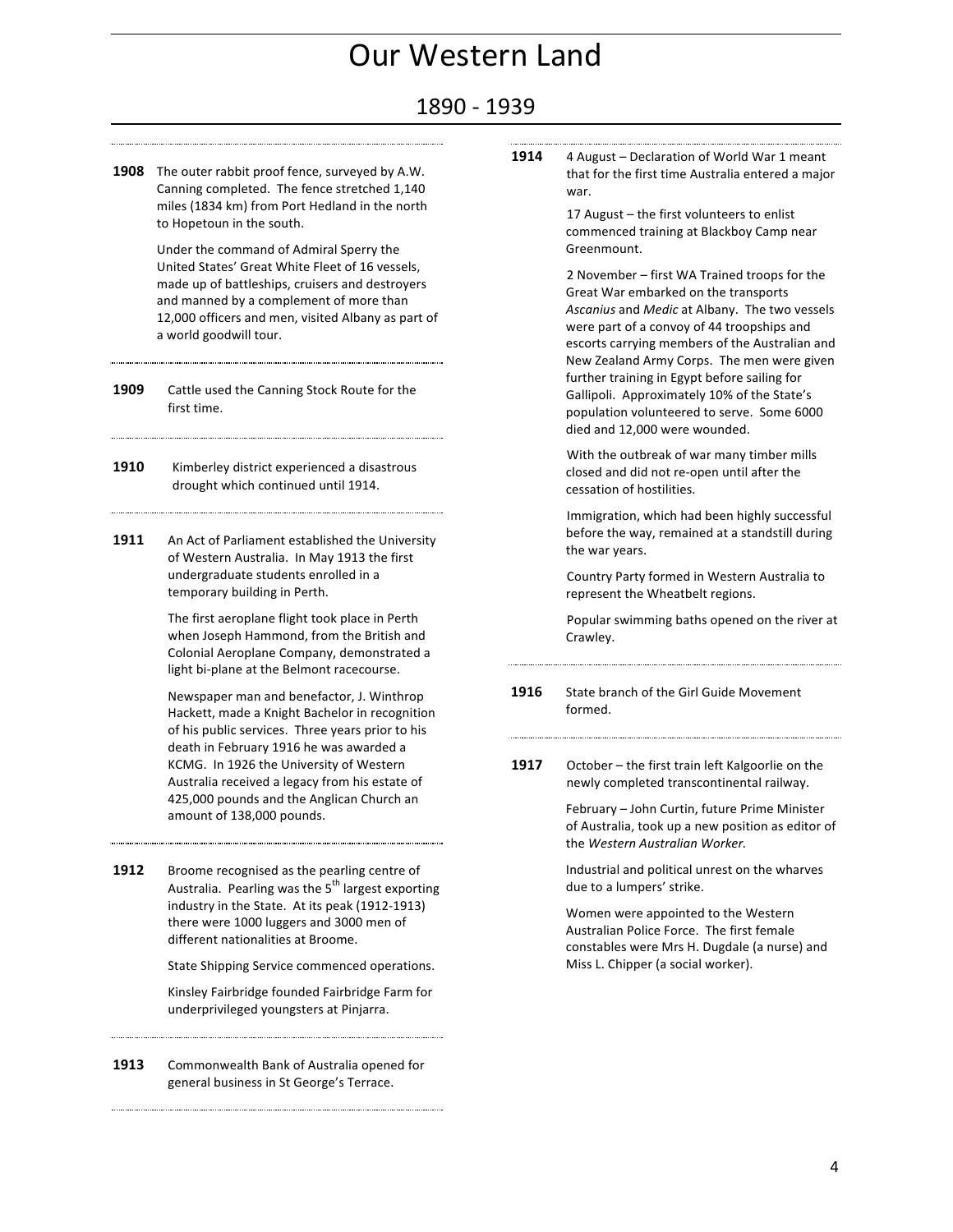### 1890 - 1939

**1918** 9 February – Sir John Forrest became the first Australian-born citizen to be raised to the British peerage when he was granted the title Lord Forrest, Baron of Bunbury. Unfortunately Forrest died 3 September that same year.

11 November – the end of World War 1.

December - inoculations commenced in Fremantle to prepare for the expected arrival of ships carrying patients suffering from pneumonic influenza. The Australian death toll during the epidemic was estimated at approximately 12,000. In Western Australia 538 deaths out of 3,857 in 1919 were attributed to Spanish influenza.

6 December – Perth Tramways held a mass meeting to discuss dissatisfaction with May 1917 wages award. The outcome was a two month strike.

1919 2 August – people flocked to the Western Australian Cricket Ground to see Major Norman Brearley give his first flying exhibition in Perth. Brearley, who had purchased two ex-military Avro bi-planes, was keen to introduce commercial aviation to the State.

> More than 2,500 motor vehicles existed in Perth.

New export meat works opened at Wyndham.

In order to stimulate the State's economy, provide post war employment and expand undeveloped areas in the Wheatbelt and South-West, Premier James Mitchell advocated the production of a land settlement scheme.

4 May – a heated confrontation took place on the wharves at Fremantle. The event, which has since been known as "Bloody Sunday', involved Premier H. Colebatch, lumpers, returned soldiers, the police and a huge crowd of some 2000 persons.

**1920** A three day riot took place in Broome between groups of Japanese and Koepangers.

#### **1919-1922**

Almost 38,000 ex-servicemen from Britain came to Western Australia under the Empire Settlement Scheme

- **1920** December the population of WA was approximately 350,000. By December 1929 this figure had risen to more than  $400,000 -$  almost half of whom lived in the metropolitan area.
- **1920s** There were increased job opportunities for labourers and new settlers. Nominated passages were granted to persons resident in the British Isles having a friend or relative willing to meet them on arrival and to take on the responsibility of settling them. Anyone of British parentage, mentally sound, in good health and holding a proper passport could enter the country without restrictions.
- **1921** A Group Settlement Scheme was introduced to stimulate the dairying industry and to populate new localities in the South-West forest areas. Under this scheme migrants worked in groups until their dairy farms were developed enough to be allocated to them. The first group established on land near Manjimup in 1921 was reasonably successful. Settlers, however, faced problems in more inaccessible, heavily timbered areas and many disillusioned migrants returned home.

National Party member Mrs Edith Cowan became the first woman elected to any Australian Parliament.

- 1922 Norman Brearley's West Australian Airways the first regular commercial airline, operated between Geraldton and Broome. This service was extended from Perth to Derby in 1924 and to Wyndham in 1930 via Fitzroy Crossing and Halls Creek. In 1934 the service was taken over by MacRobertson Miller Aviation Company.
- **1923** The total value of mineral production Western Australia was 159,331,789 pounds.
- **1924** Westralian Farmers Ltd transmitted the first radio broadcasts from Station 6WF.
- 1925 Woollen Mills opened in Albany.

4 November – Paddy Hannan, discoverer of Kalgoorlie, died in Melbourne. He had retired there five years earlier and was buried in the Catholic section of the Melbourne General Cemetery.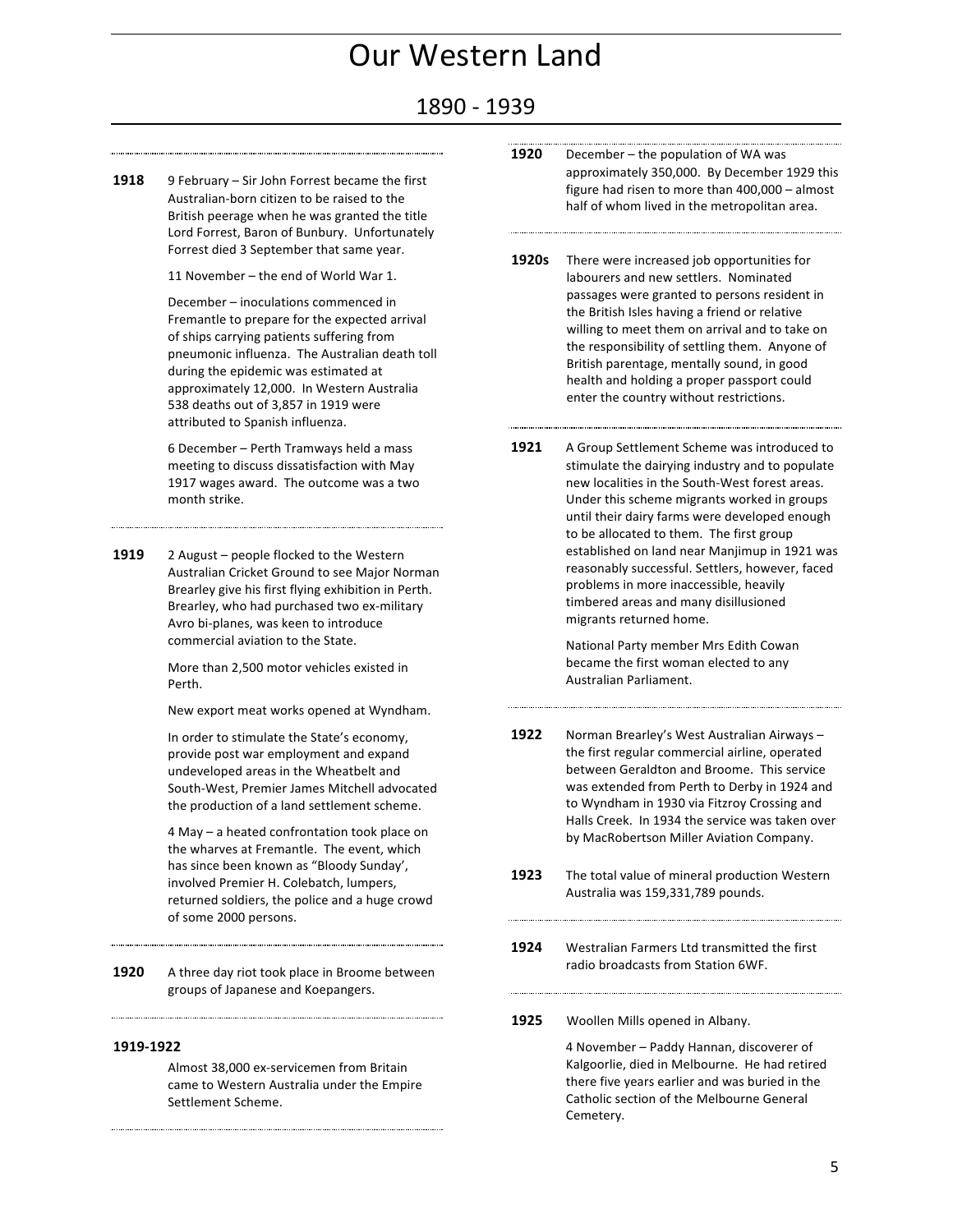### 1890 - 1939

**1926** In order to train future farmers, the Collier Government established an Agricultural College at Muresk in Northam.

> 26 April - Detective Inspector J. Walsh and Detective Sergeant Pitman, members of the Gold Stealing Branch were brutally murdered at Kalgoorlie. Three men were arrested - one an accessory, turned King's Evidence and two were sent to the gallows. On 8 December 1929 a monument was unveiled by the Governor in front of the former Police Barracks in James Street.

**1927** Duke and Duchess of York (later King George VI and Queen Elizabeth) visited Perth.

During the season which ended in February it was recorded that 3,324,523 acres were under crops.

The Bank of New South Wales took over the West Australian Bank.

**1928** March – foundation stone of St George's College, Crawley, laid by Archbishop C.O.L. Riley.

> April – during an epic flight from Australia to England in the 'Southern Cross', Charles Kingsford-Smith and Charles Ulm were reported missing over North-West Australia. The aircraft and party were located 12 days later stranded near the Charnley River.

An Eastern States firm, Woolworth's Pty Ltd opened its first store in Perth.

**1929** Western Australia's centenary of the Foundation of the Swan River Colony. A centenary stamp was issued and Perth became a Lord Mayoralty.

> Talkies (film movies with sound) were introduced to Perth.

Sydney to Perth Centenary Air Race won by H.C. Miller. Soon afterwards a regular commercial service commenced between Perth and Adelaide.

A decline in the fortunes of many mining companies affected a number of mining towns. In many cases businesses closed down and populations dwindled.

**1930** Migration schemes throughout the 1920s greatly contributed to a rise in the State's population. By the beginning of the next decade the population had risen to 431,610 (232,868 males and 198,742 females).

> A sharp fall in the State's income from exports was just one of the many factors that led to the depression years immediately following the Wall Street crash in the United States. A sudden decline in manufacturing building, wheat, sheep and other industries created a period of unemployment and great hardship.

Although the whole of Australia suffered economically, Western Australia was more affected because of its reliance on primary produce. Within two years the State government's deficit trebled.

The severe economic depression resulted in long queues of unemployed seeking jobs at factories, business houses and employment agencies. Soup kitchens were established and it was a common sight to see shabby, humiliated out-of-work men lined up to receive assistance in the form of a weekly dole, free grocery and meat tickets. In despair others sought employment in country areas - grateful to be hired for even the most menial type of work.

#### **1930-1931**

Over 2500 unemployed men were given a job digging a 14 mile channel to divert the Harvey River.

The first shipment of bananas left Carnarvon.

**1931** Captain Hans Bertram and his mechanic, Adolph Klausman, rescued by Aborigines 45 days after leaving their damaged seaplane on the coast 160 km from Wyndham. Beginning their world flight in Germany the plane disappeared after setting out from Timor for Darwin. The men received treatment in a Perth hospital and later returned north to retrieve their aircraft before resuming their epic journey from Perth.

> The famous Golden eagle (1,135 ounces) a rich nugget of gold, was found at Larkinville.

> A proposal put forward by Westralian Farmers Ltd led to the establishment of the Cooperative Bulk Handling Ltd under the Bulk Handling Act of 1934.